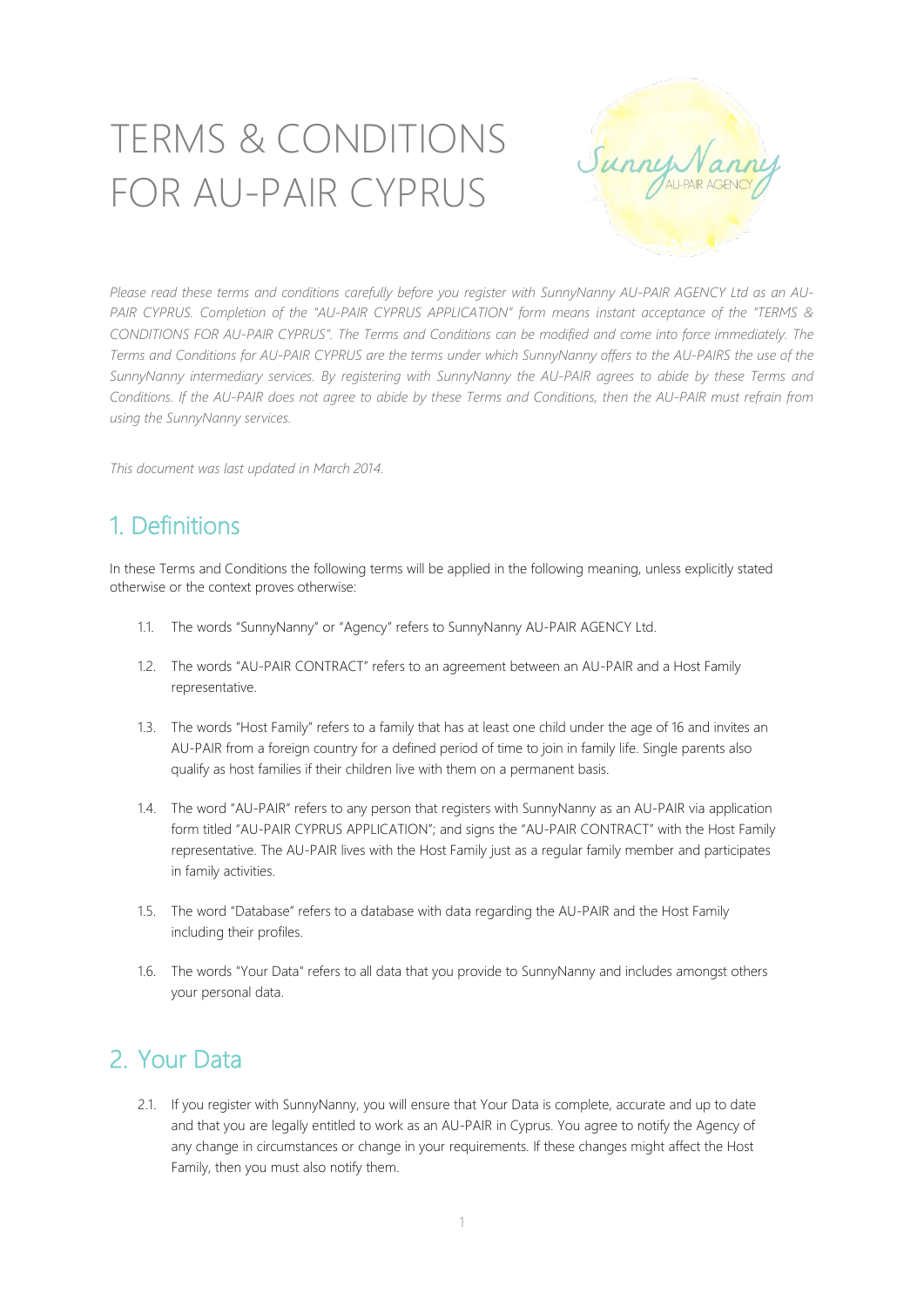- 2.2. Your Data will be used to find a matching Host Family.
- 2.3. SunnyNanny respects everyone's privacy and will process Your Data in accordance with the applicable privacy legislation, whereby Your Data will in principle not be made available to third parties. Read more about this in our [Privacy Policy.](http://media.wix.com/ugd/4e2671_57bcc5978f334b22ad098be9843f3590.pdf)
- 2.4. SunnyNanny will release information to third parties when we believe this is appropriate to comply with the law, police or fraud investigations, to protect the rights of SunnyNanny, our IP, our users or others.

# 3. Intellectual Property Rights

- 3.1. The (intellectual property) rights related to SunnyNanny, including without limitation the rights to the website, logo, texts, images, design, information including the Database, photographs and other (still and/or moving) illustrations, sound material, formats, software, trademarks (including domain names) and other materials, are vested in SunnyNanny, its licensors and/or advertisers.
- 3.2. It is not allowed to make available to third parties, to copy or to modify the website or parts of the website, in any way, other than by downloading and reviewing it on one sole computer and/or the printing of one hardcopy.
- 3.3. The AU-PAIRs understand that their application and contents cannot be returned to them at any time.

## 4. Contact

SunnyNanny is registered at the Registrar of Companies under REG-number HE330054, it resides in Limassol and has its registered office in Limassol. You are requested to send all correspondence to SunnyNanny to the following e-mail address: info@sunnynanny.com.

## 5. General Obligations/Requirements

- 5.1. The AU-PAIR is the citizen of one of the EU member countries.
- 5.2. The AU-PAIR has the minimum age of 18 years and maximum age of 35 years.
- 5.3. The AU-PAIR certifies that s(he) have successfully completed the secondary school education.
- 5.4. The AU-PAIR declares that s(he) has never been charged with or convicted of a criminal offence.
- 5.5. If the AU-PAIR signs the AU-PAIR CONTRACT, then the AU-PAIR is responsible to up hold their commitment to the Host Family and to SunnyNanny.
- 5.6. The AU-PAIR will be present in good time for all flights or other transportation provided or arranged by SunnyNanny. SunnyNanny will not provide or be responsible for alternative transportation. If the AU-PAIR cancels an AU-PAIR CYPRUS Program placement after the flight ticket has been booked, SunnyNanny reserves the right to charge 500 € cancellation fee covering the sunk costs and costs of lost earnings.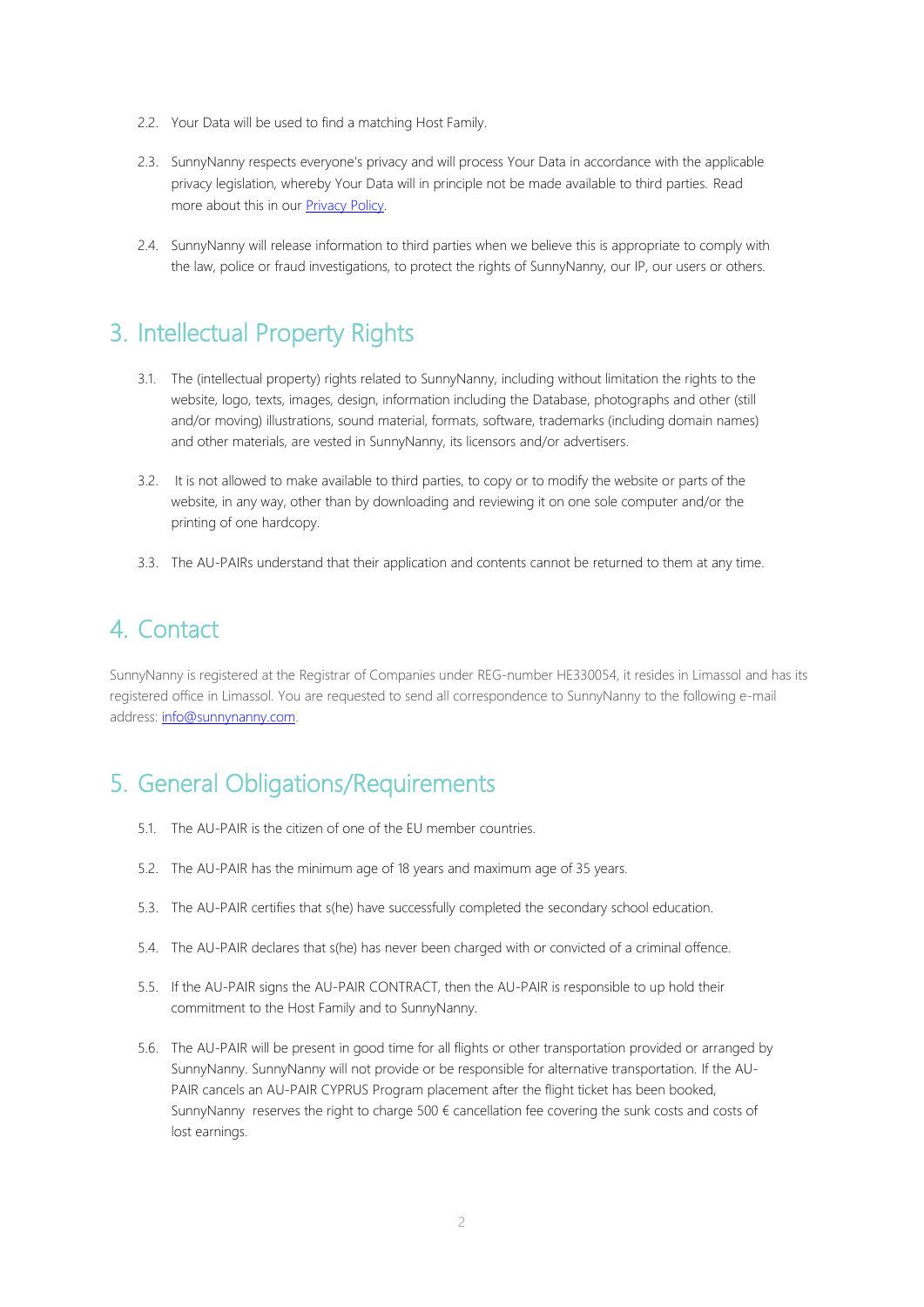5.7. The AU-PAIR will abide by all appropriate regulations and instructions of the Republic of Cyprus and obey all applicable laws.

#### 6. Duties

- 6.1. A participant of the AU-PAIR CYPRUS Program, will provide the Host Family with childcare and housework up to 5 days per week and not more than 8 hours per day, for a period not shorter than 12 months.
- 6.2. A participant of the AU-PAIR CYPRUS Program, will provide the Host Family with one night and not more than 5 hours of babysitting per week.
- 6.3. The Au Pair is expected apart from childcare also to help with a degree of household chores which could include some of the following:
	- 6.3.1. Vacuum cleaning
	- 6.3.2. Dusting
	- 6.3.3. Putting the washing on
	- 6.3.4. Drying laundry
	- 6.3.5. Folding & putting laundry away
	- 6.3.6. Loading/Unloading the dishwasher
	- 6.3.7. Helping to keep the house clean & tidy, including sweeping & mopping floors
	- 6.3.8. Tidying children's rooms and communal areas of house
	- 6.3.9. Preparing light meals for the children
	- 6.3.10. Small grocery shopping
	- 6.3.11. Ironing
	- 6.3.12. Emptying bins
- 6.4. AU-PAIR is expected to take care of family pets, if both parties agree on it in an AU-PAIR CONTRACT.
- 6.5. The AU-PAIR will be flexible when it comes to schedule of working hours.
- 6.6. The AU-PAIR will show a professional attitude and is aware that they bear a responsibility towards the children that they take care of.
- 6.7. The AU-PAIR will take good care of the children that (s)he is taking care of and will treat them in a spontaneous and loving manner.
- 6.8. The AU-PAIR is the primary caregiver of the Host Family's children; under NO circumstances are they to leave the children alone.
- 6.9. The AU-PAIR will not move any child/ren from the residence/accommodation location unless the Host Family authorizes the AU-PAIR to do so.
- 6.10. SunnyNanny requires all our AU-PAIRs to be reliable, courteous, and enthusiastic and to use their initiative at all times.
- 6.11. AU-PAIR agrees never to perform their duties under the influence of drugs or alcohol.
- 6.12. The AU-PAIR will not smoke in the house of the Host Family, unless (s)he gets the permission to do so by the Host Family representative.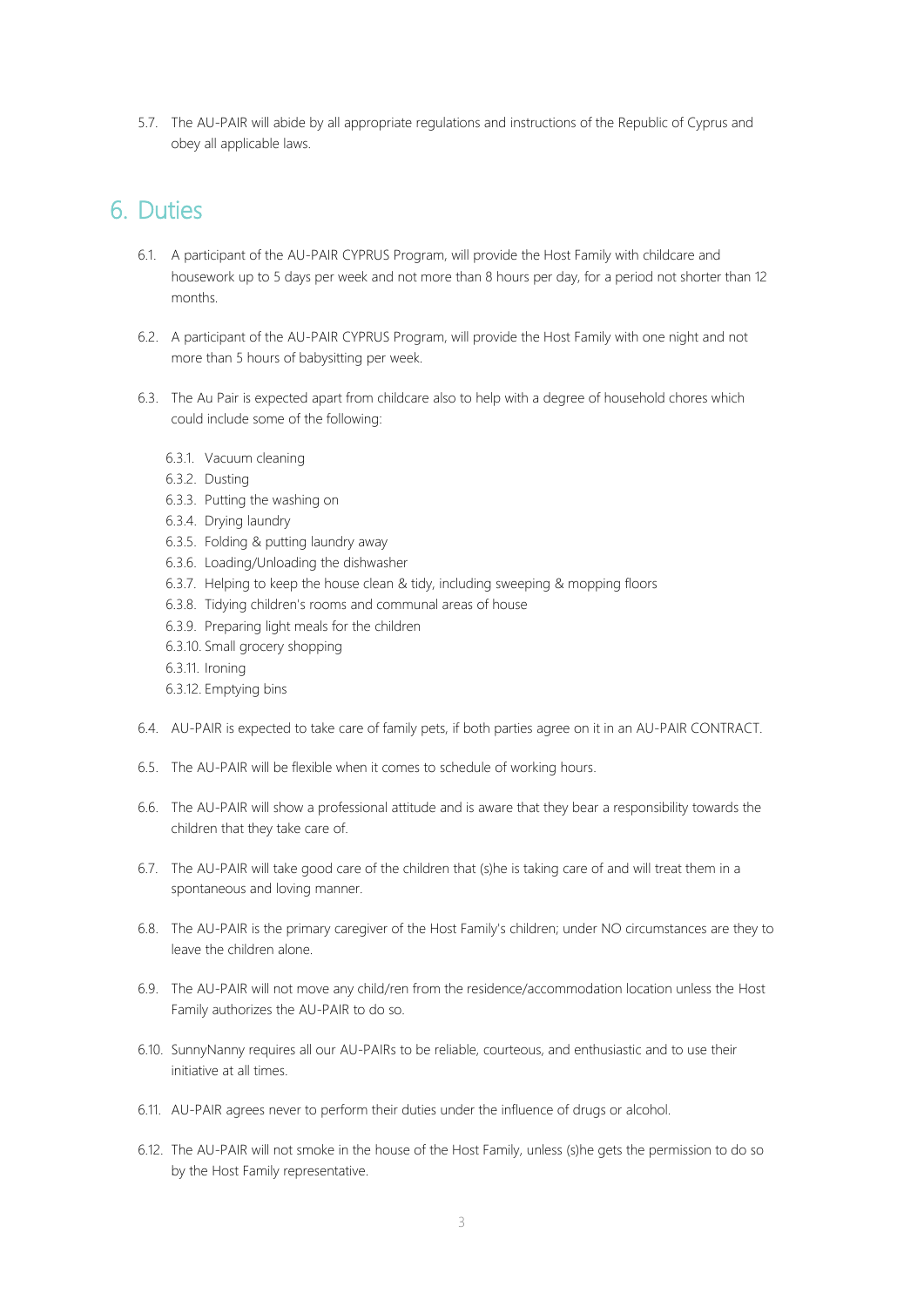- 6.13. The AU-PAIR will live up to the AU-PAIR CONTRACT made with the Host Family.
- 6.14. The AU-PAIR will, in case of emergency, always contact the Host Family representative.
- 6.15. The AU-PAIR will keep the house of her placement clean and will never invite other people to come and visit on that address without asking.
- 6.16. While living with the Host Family the AU-PAIR will be responsible for all personal debts, such as telephone calls.
- 6.17. The AU-PAIR will be held liable for (direct) damages occurred during the AU-PAIR placement duration.
- 6.18. The AU-PAIR agrees on an introductory online meeting with the Host Family prior to the AU-PAIR placement.
- 6.19. The AU-PAIR must always respect Host Family's privacy.
- 6.20. The Host Family's private telephone is not to be used except under emergency situations.
- 6.21. SunnyNanny AU-PAIRs are strictly prohibited to make any private agreements with Host Families registered with SunnyNanny. Should this be discovered, fees for lost earnings will apply to both AU-PAIR and the Host Family and the agreement with the AU-PAIR will be terminated!
- 6.22. All AU-PAIRs are to dress professionally during their working hours.
- 6.23. The AU-PAIR understands the support system provided by SunnyNanny office in Limassol, and assigned Regional Agent. The AU-PAIR will maintain monthly contact with the Regional Agent and will cooperate fully with those supervising the program on their behalf for SunnyNanny. The AU-PAIR agrees to abide by any reasonable instructions s(he) may be given.
- 6.24. During the period of the AU-PAIR's placement, the AU-PAIR is obliged to attend all Quarterly Regional Meetings for AU-PAIRs CYPRUS organized by the assigned Regional Agent.

#### 7. Expenses/Payments

- 7.1. The registration fee amounts to 120  $\epsilon$ , it can be however reduced due to various discounts announced by SunnyNanny.
- 7.2. The registration fee is payable upon acceptance of the AU-PAIR by the Host Family.
- 7.3. The registration fee covers:
	- 7.3.1. AU-PAIR CYPRUS Program counseling
	- 7.3.2. Host Family search and placement
	- 7.3.3. Return flight ticket
	- 7.3.4. Airport pick-up in Cyprus
	- 7.3.5. Assistance of the Regional Agent during the AU-PAIR's placement
	- 7.3.6. Psychometric evaluation personality and stress test
	- 7.3.7. Driving lessons
	- 7.3.8. First Aid Certificate
	- 7.3.9. Country Registration Certificate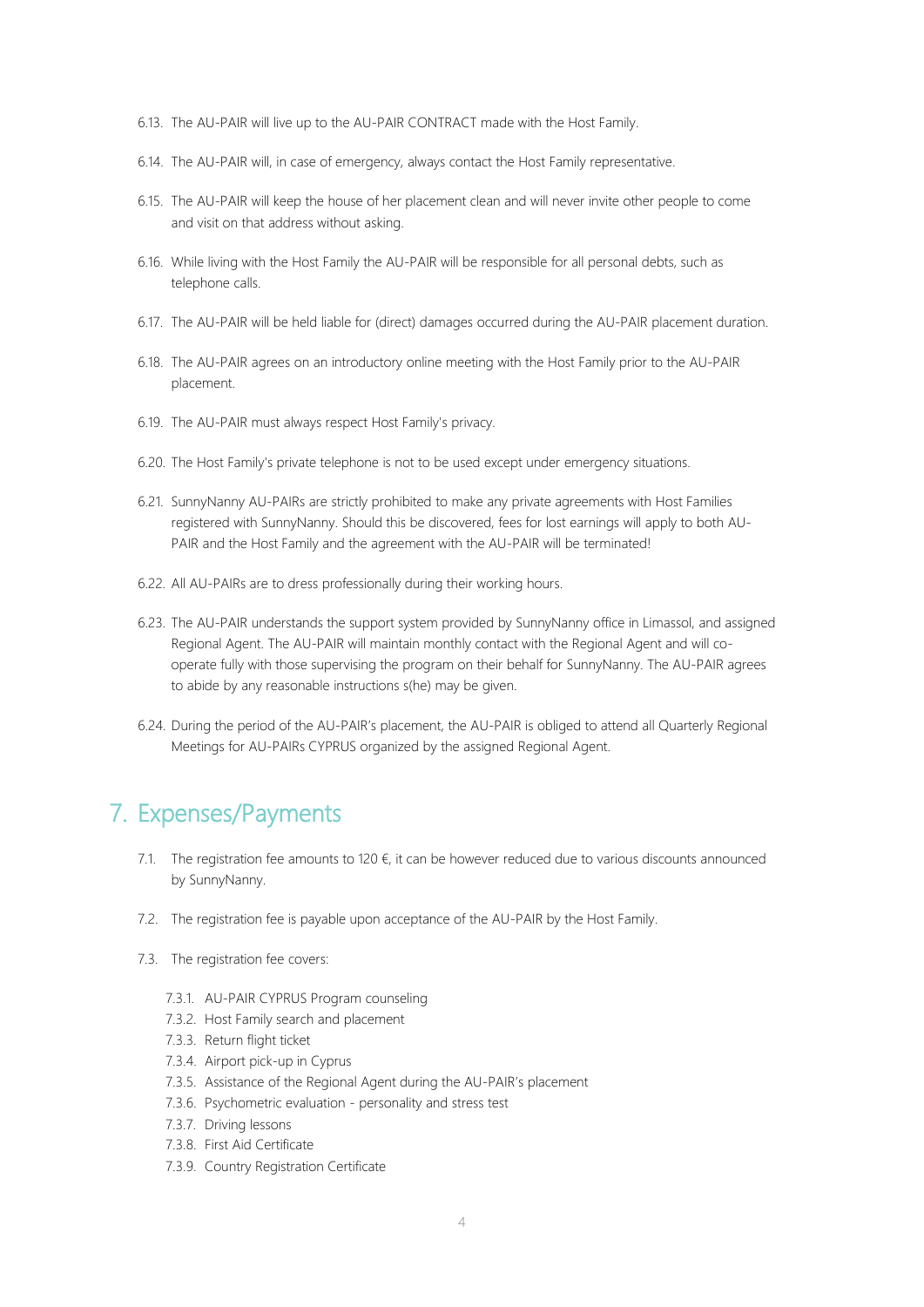- 7.4. The registration fee doesn´t cover the travel insurance. SunnyNanny strongly recommend to AU-PAIRs to arrange travel insurance (including third party liability) for the whole duration of their stay.
- 7.5. A monthly minimum rate of pocket money received from the Host Family amounts to 360  $\epsilon$ .
- 7.6. The AU-PAIR can keep any received tips.
- 7.7. In the event of late cancellation from the AU-PAIR CYPRUS Program (after the flight ticket has been booked) SunnyNanny reserves the right to charge 500 € cancellation fee covering the sunk costs and costs of lost earnings.

#### 8. AU-PAIR Acknowledges

- 8.1. SunnyNanny reserves the right to terminate the agreement; if the AU-PAIR doesn't meet the criteria, fails to turn up for an interview with SunnyNanny, fails to turn up for an interview with the Host Family, doesn't meet minimum requirements, doesn't pass the psychometric and stress tests, doesn't respect the Terms and Conditions.
- 8.2. SunnyNanny operates as an introduction and intermediary Agency between the Host Family and the AU-PAIR – SunnyNanny does not employ the AU-PAIRs.
- 8.3. SunnyNanny cannot guarantee a set amount of referrals for AU-PAIR's bookings.
- 8.4. SunnyNanny cannot guarantee the AU-PAIR will gain any placements, the decision lies with the Host Family.
- 8.5. AU-PAIRs are obliged to keep their application up to date and information factual and contact SunnyNanny in case of changes.
- 8.6. SunnyNanny will conduct an interview with all AU-PAIRs.
- 8.7. SunnyNanny will verify credentials checks.
- 8.8. The AU-PAIR is responsible for filing his/her own tax declarations.
- 8.9. SunnyNanny may take such actions as it considers necessary regarding AU-PAIR's health and safety during the time on the program, including securing medical treatment and transport to AU-PAIRS's home country.
- 8.10. The AU-PAIR releases SunnyNanny from any liability relating to the medical care received, and agree to pay for any medical or transportation expenses that are not covered by insurance.
- 8.11. If for any reason the AU-PAIR doesn't complete the full term of the program as agreed in the AU-PAIR CONTRACT, they will not be entitled to any refund of the AU-PAIR CYPRUS Program fee, insurance costs or any other supplementary payments for any ancillary services, and will be responsible for the full cost of their airfare to their home country.
- 8.12. The AU-PAIR agrees to abide by the above conditions should they legally extend their stay on the AU-PAIR CYPRUS Program beyond the agreed term.
- 8.13. The AU-PAIR is allowed to have an extra income working as a babysitter for SunnyNanny, if the Host Family agrees to it.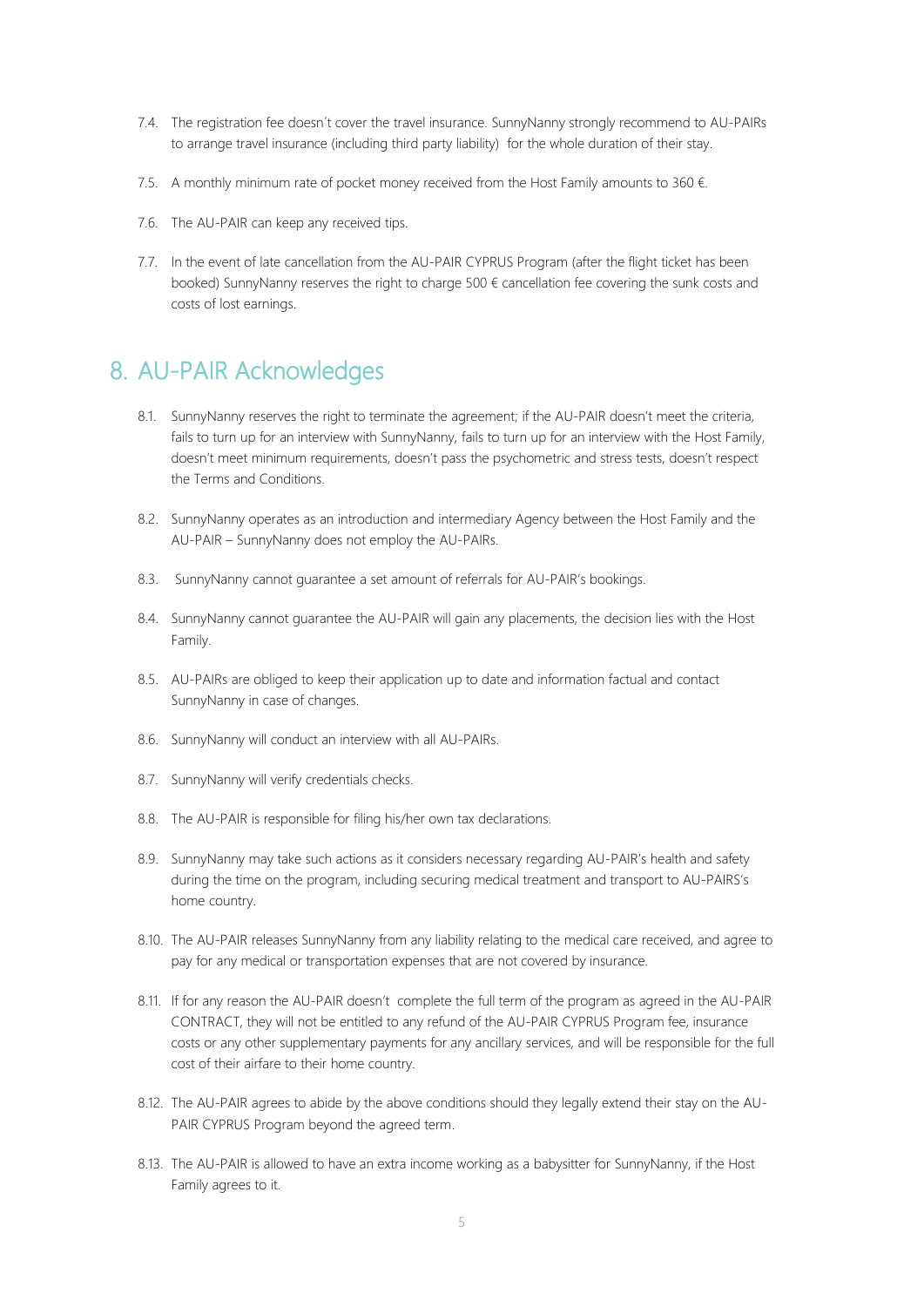## 9. Safety Guidelines

- 9.1. If under any circumstances you (the AU-PAIR) feel threatened or unsafe, then you should leave straight away, as long as you are not leaving children home alone. Please contact us immediately.
- 9.2. Make sure your friend or relative has a copy of contact details, address, name of the Host Family representative and his/her phone number.
- 9.3. Keep a charged cell phone always with you.
- 9.4. The AU-PAIR is obliged to contact the Regional Agent on a monthly basis.

## 10. Liability

- 10.1. By registering with SunnyNanny AU-PAIR AGENCY Ltd the AU-PAIR expressly authorize SunnyNanny to collect information about them and to provide the requested information to the Host Family. The AU-PAIR expressly waives any rights to bring any legal action against SunnyNanny as a result of Sunny Nanny's provision of such information.
- 10.2. SunnyNanny acts as an agent for the AU-PAIR not as an employer of the AU-PAIR. Therefore the Agency accepts no liability or responsibility for accident, injury, loss, damage or misconduct sustained by AU-PAIR, Host Family members or any other persons. The AU-PAIR agrees to exclude the Agency should any mishap occur. The AU-PAIR is responsible for his/her own behavior and will reimburse any costs for sustained damages to SunnyNanny.
- 10.3. SunnyNanny website does contain links to third party advertisements and links to third party sites. Access to any other Internet site linked to SunnyNanny website, is at the AU-PAIR's own risk. SunnyNanny accepts no responsibility for the accuracy or reliability of any information, opinions, or statements made in any third party advertisements or on any third party sites.

## 11. Confidentiality

- 11.1. All communication between both parties (Agency & AU-PAIR) shall remain confidential.
- 11.2. Any correspondence, communication either verbally, written or via email is confidential and the AU-PAIR agrees not to disclose to third parties..

#### 12. Warranties

- 12.1. No warranty is given for suitability, honesty, capability and character of the members of the Host Family.
- 12.2. SunnyNanny makes no warranties or representations as to the quality, accuracy or completeness of the content on the website.
- 12.3. While SunnyNanny uses reasonable endeavors to ensure that the site is available 24 hours a day, SunnyNanny does not make any representations or warranties that your access will be uninterrupted or